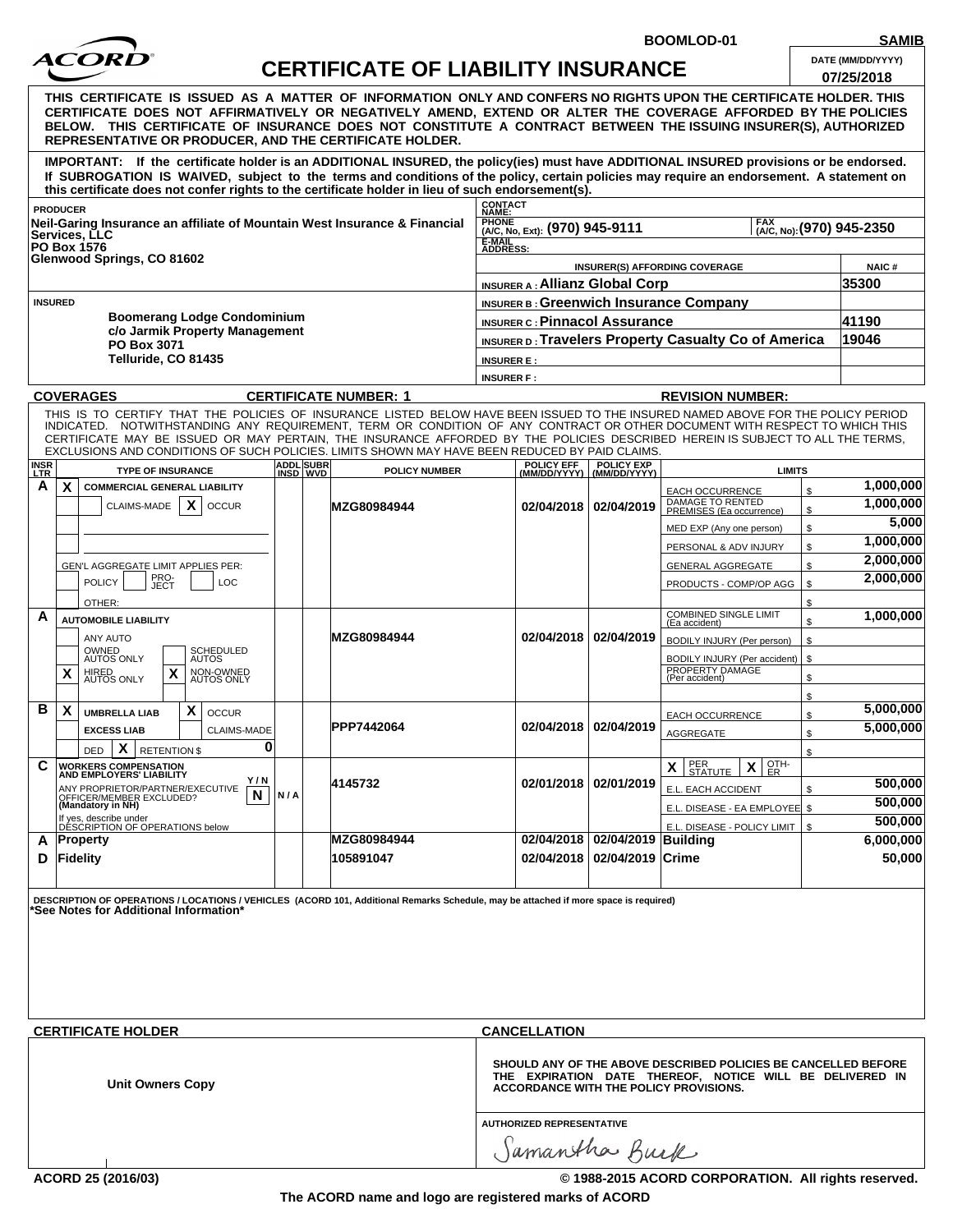|                                                                                                                                                                                                                                                                                                                                                                                                                                                                                                                                                                                                                                                     | <b>AGENCY CUSTOMER ID: BOOMLOD-01</b> |                                                                      |             | <b>SAMIB</b> |  |  |
|-----------------------------------------------------------------------------------------------------------------------------------------------------------------------------------------------------------------------------------------------------------------------------------------------------------------------------------------------------------------------------------------------------------------------------------------------------------------------------------------------------------------------------------------------------------------------------------------------------------------------------------------------------|---------------------------------------|----------------------------------------------------------------------|-------------|--------------|--|--|
|                                                                                                                                                                                                                                                                                                                                                                                                                                                                                                                                                                                                                                                     |                                       | LOC #: $1$                                                           |             |              |  |  |
| <i><b>ACORD</b></i>                                                                                                                                                                                                                                                                                                                                                                                                                                                                                                                                                                                                                                 |                                       | <b>ADDITIONAL REMARKS SCHEDULE</b>                                   | Page 1 of 1 |              |  |  |
| <b>AGENCY</b>                                                                                                                                                                                                                                                                                                                                                                                                                                                                                                                                                                                                                                       |                                       | <b>NAMED INSURED</b>                                                 |             |              |  |  |
| Neil-Garing Insurance an affiliate of Mountain West Insurance & Financial Services, LLC                                                                                                                                                                                                                                                                                                                                                                                                                                                                                                                                                             |                                       | <b>Boomerang Lodge Condominium</b><br>c/o Jarmik Property Management |             |              |  |  |
| <b>POLICY NUMBER</b>                                                                                                                                                                                                                                                                                                                                                                                                                                                                                                                                                                                                                                |                                       | PO Box 3071<br>Telluride, CO 81435                                   |             |              |  |  |
| <b>SEE PAGE 1</b>                                                                                                                                                                                                                                                                                                                                                                                                                                                                                                                                                                                                                                   |                                       |                                                                      |             |              |  |  |
| <b>CARRIER</b><br><b>SEE PAGE 1</b>                                                                                                                                                                                                                                                                                                                                                                                                                                                                                                                                                                                                                 | <b>NAIC CODE</b><br>SEE P1            | EFFECTIVE DATE: SEE PAGE 1                                           |             |              |  |  |
| <b>ADDITIONAL REMARKS</b>                                                                                                                                                                                                                                                                                                                                                                                                                                                                                                                                                                                                                           |                                       |                                                                      |             |              |  |  |
| THIS ADDITIONAL REMARKS FORM IS A SCHEDULE TO ACORD FORM,                                                                                                                                                                                                                                                                                                                                                                                                                                                                                                                                                                                           |                                       |                                                                      |             |              |  |  |
| FORM NUMBER: ACORD 25 FORM TITLE: Certificate of Liability Insurance                                                                                                                                                                                                                                                                                                                                                                                                                                                                                                                                                                                |                                       |                                                                      |             |              |  |  |
|                                                                                                                                                                                                                                                                                                                                                                                                                                                                                                                                                                                                                                                     |                                       |                                                                      |             |              |  |  |
| <b>ADDITIONAL COVERAGE INFO:</b><br><b>Replacement Cost Coverage Applies</b><br>\$5,000 Deductible<br>13 Units<br>Ordinance and Law: Coverage A - \$3,000,000 - 50% of Building limit<br>Coverage B - \$656,550<br>Coverage C - \$656,550<br><b>Coinsurance: Waived per Val-U-Gard II Endorsement</b><br><b>Agreed Amount Endorsement: Not Applicable</b><br><b>Inflation Guard: Not Applicable</b><br><b>Equipment Breakdown: Included</b><br><b>Wind/Hail Coverage: Included</b><br><b>Condominium Endorsement: 140675</b><br>Separation of Insured: Included in GL form CG0001<br><b>Fidelity Bond</b><br>Travelers Insurance, Policy #105891047 |                                       |                                                                      |             |              |  |  |
| Policy Term: 02/04/18 to 02/04/19<br>Property Manager & non-compensated employees included: Yes                                                                                                                                                                                                                                                                                                                                                                                                                                                                                                                                                     |                                       |                                                                      |             |              |  |  |
| <b>Directors &amp; Officers Liability</b><br><b>Travelers Insurance</b><br>Policy #106456723<br>Term 02/04/18 to 02/04/19<br>\$1,000,000 Limit                                                                                                                                                                                                                                                                                                                                                                                                                                                                                                      |                                       |                                                                      |             |              |  |  |
|                                                                                                                                                                                                                                                                                                                                                                                                                                                                                                                                                                                                                                                     |                                       |                                                                      |             |              |  |  |
|                                                                                                                                                                                                                                                                                                                                                                                                                                                                                                                                                                                                                                                     |                                       |                                                                      |             |              |  |  |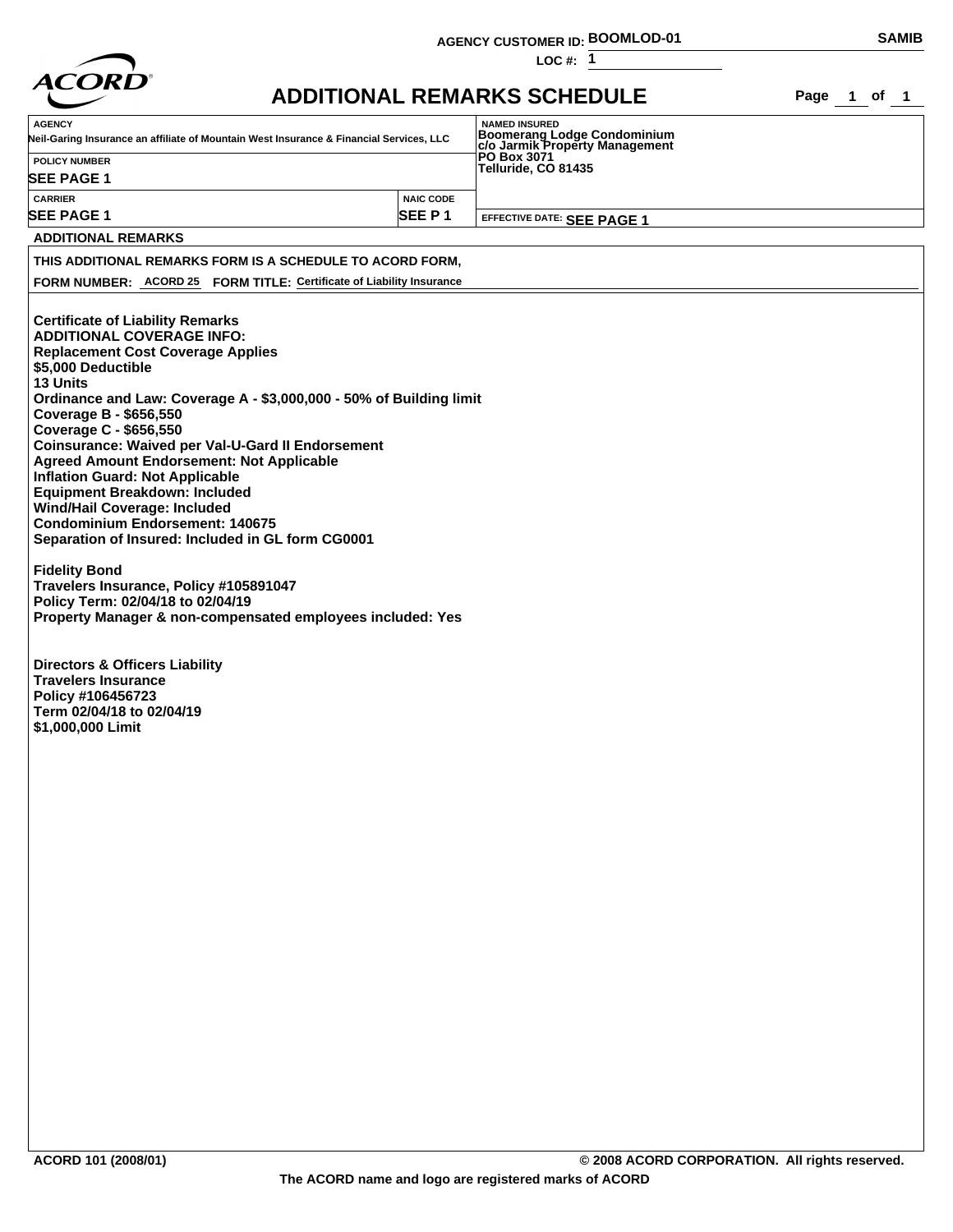



February 1, 2018

Re: Boomerang Lodge Condominium Association, Inc.

Dear Unit Owner:

We appreciate the opportunity to place the Master Association Insurance Policy for Boomerang Lodge Condominium Association, Inc. It has been a pleasant experience working with Judi Balkind, your Community Association Manager, and we look forward to servicing the Association's insurance needs for this coming year. We believe we bring the best value to our Association clients and that is a combination of comprehensive coverage at very competitive premiums.

The Association's Master Insurance Policy has been written to comply with the insurance requirements outlined in the Association Declarations.

## **The Association is to insure the following:**

- **Common Elements (buildings, structures and common areas)**
- **Limited Common Elements (outdoor decks, patios, etc.)**
- **Property included in units which were initially installed in accordance with the association's original plans and specification or a replacement of same like kind and quality excluding appliances, carpeting, draperies & wallpaper**

## **AN IMPORTANT INSURANCE REMINDER FOR ALL UNIT OWNERS:**

**Owners are responsible for insurance on the following:** *(Questions to ask your individual insurance agent)*

- **Any building improvements & upgrades installed by unit owners**  *(Do I have adequate limits to replace the interior surfaces as described in the decs & bylaws?)*
- $\Rightarrow$  Contents furniture, furnishings and other personal property including appliances, carpeting, **draperies & wallpaper**

*(Do I have replacement cost coverage or actual cash value?)*

- **Loss of rental income / loss of use / loss of assessments** *(What limits are available? Does the loss assessment coverage apply towards an association deductible?)*
- **Personal liability** *(Does my policy have rental restrictions? Does my umbrella extend to this policy?)*

Please refer to the insurance section of the Association Declarations for further information regarding insurance requirements for both the Association and the individual unit owner.

If you have any questions or need any further clarification please call me or Terri Montag, CIC.

Sincerely,

Beverly Beck, CIC Commercial Lines Agent